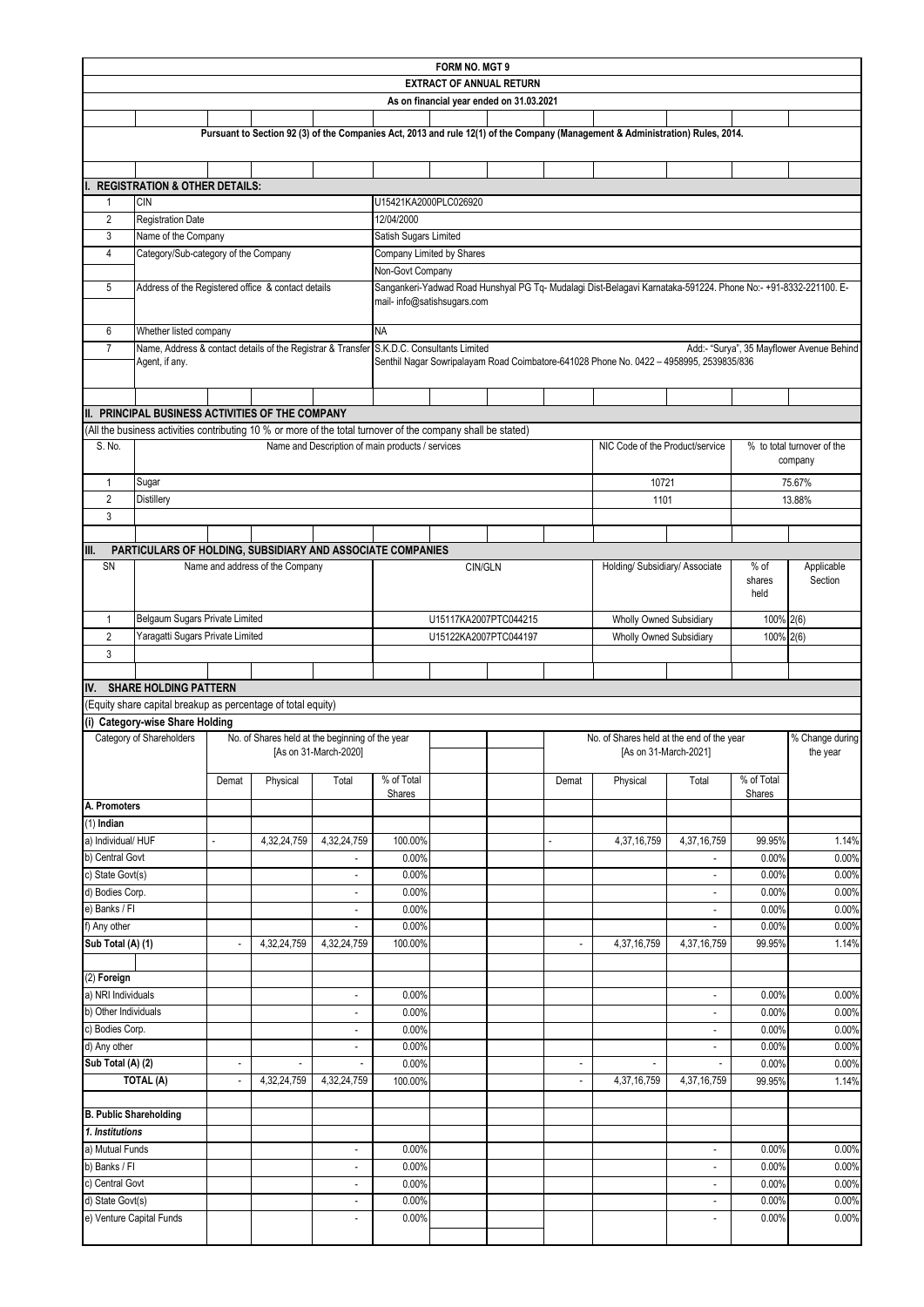| f) Insurance Companies  |                                                                                 |                              |                | $\overline{\phantom{a}}$    | 0.00%                                     |               |                                           |                          |                          | ä,                                  | 0.00%                                   | 0.00%             |
|-------------------------|---------------------------------------------------------------------------------|------------------------------|----------------|-----------------------------|-------------------------------------------|---------------|-------------------------------------------|--------------------------|--------------------------|-------------------------------------|-----------------------------------------|-------------------|
| g) Flls                 |                                                                                 |                              |                | $\blacksquare$              | 0.00%                                     |               |                                           |                          |                          | ä,                                  | 0.00%                                   | 0.00%             |
|                         | h) Foreign Venture Capital                                                      |                              |                | $\overline{a}$              | 0.00%                                     |               |                                           |                          |                          | $\overline{a}$                      | 0.00%                                   | 0.00%             |
| Funds                   |                                                                                 |                              |                |                             |                                           |               |                                           |                          |                          |                                     |                                         |                   |
|                         |                                                                                 |                              |                |                             |                                           |               |                                           |                          |                          |                                     |                                         |                   |
| i) Others (specify)     |                                                                                 |                              |                | $\overline{\phantom{a}}$    | 0.00%                                     |               |                                           |                          |                          | $\overline{\phantom{a}}$            | 0.00%                                   | 0.00%             |
| Sub-total (B)(1):-      |                                                                                 | $\overline{\phantom{a}}$     | $\overline{a}$ | $\overline{a}$              | 0.00%                                     |               |                                           | $\overline{a}$           | $\overline{\phantom{a}}$ | $\overline{a}$                      | 0.00%                                   | 0.00%             |
|                         |                                                                                 |                              |                |                             |                                           |               |                                           |                          |                          |                                     |                                         |                   |
| 2. Non-Institutions     |                                                                                 |                              |                |                             |                                           |               |                                           |                          |                          |                                     |                                         |                   |
| a) Bodies Corp.         |                                                                                 |                              |                |                             |                                           |               |                                           |                          |                          |                                     |                                         |                   |
| i) Indian               |                                                                                 |                              |                | $\overline{\phantom{a}}$    | 0.00%                                     |               |                                           |                          |                          | $\overline{\phantom{a}}$            | 0.00%                                   | 0.00%             |
| ii) Overseas            |                                                                                 |                              |                | $\sim$                      | 0.00%                                     |               |                                           |                          |                          | $\overline{a}$                      | 0.00%                                   | 0.00%             |
| b) Individuals          |                                                                                 |                              |                |                             |                                           |               |                                           |                          |                          |                                     |                                         |                   |
|                         |                                                                                 |                              | 744            | 744                         |                                           |               |                                           |                          | 22244                    |                                     |                                         | 2890%             |
|                         | i) Individual shareholders<br>holding nominal share capital                     |                              |                |                             | 0.00%                                     |               |                                           |                          |                          | 22,244                              | 0.05%                                   |                   |
| upto Rs. 1 lakh         |                                                                                 |                              |                |                             |                                           |               |                                           |                          |                          |                                     |                                         |                   |
|                         |                                                                                 |                              |                |                             |                                           |               |                                           |                          |                          |                                     |                                         |                   |
|                         |                                                                                 |                              |                |                             |                                           |               |                                           |                          |                          |                                     |                                         |                   |
|                         | ii) Individual shareholders                                                     |                              |                | ÷,                          | 0.00%                                     |               |                                           |                          |                          |                                     | 0.00%                                   | 0.00%             |
|                         | holding nominal share capital                                                   |                              |                |                             |                                           |               |                                           |                          |                          |                                     |                                         |                   |
| in excess of Rs 1 lakh  |                                                                                 |                              |                |                             |                                           |               |                                           |                          |                          |                                     |                                         |                   |
|                         |                                                                                 |                              |                |                             |                                           |               |                                           |                          |                          |                                     |                                         |                   |
| c) Others (specify)     |                                                                                 |                              |                |                             |                                           |               |                                           |                          |                          |                                     |                                         |                   |
|                         |                                                                                 |                              |                |                             |                                           |               |                                           |                          |                          |                                     |                                         |                   |
| Non Resident Indians    |                                                                                 |                              |                | $\mathcal{L}_{\mathcal{A}}$ | 0.00%                                     |               |                                           |                          |                          | $\overline{\phantom{a}}$            | 0.00%                                   | 0.00%             |
|                         | Overseas Corporate Bodies                                                       |                              |                | $\overline{\phantom{a}}$    | 0.00%                                     |               |                                           |                          |                          | ٠                                   | 0.00%                                   | 0.00%             |
|                         |                                                                                 |                              |                |                             |                                           |               |                                           |                          |                          |                                     |                                         |                   |
| Foreign Nationals       |                                                                                 |                              |                | $\overline{\phantom{a}}$    | 0.00%                                     |               |                                           |                          |                          | $\overline{a}$                      | 0.00%                                   | 0.00%             |
| <b>Clearing Members</b> |                                                                                 |                              |                | $\overline{\phantom{a}}$    | 0.00%                                     |               |                                           |                          |                          | $\overline{\phantom{m}}$            | 0.00%                                   | 0.00%             |
| <b>Trusts</b>           |                                                                                 |                              |                | $\sim$                      | 0.00%                                     |               |                                           |                          |                          | $\sim$                              | 0.00%                                   | 0.00%             |
| Foreign Bodies - D R    |                                                                                 |                              |                | $\overline{\phantom{a}}$    | 0.00%                                     |               |                                           |                          |                          | $\overline{a}$                      | 0.00%                                   | 0.00%             |
| Sub-total (B)(2):-      |                                                                                 | $\overline{\phantom{a}}$     | 744            | 744                         | 0.00%                                     |               |                                           | ٠                        | 22,244                   | 22,244                              | 0.05%                                   | 2890%             |
|                         |                                                                                 |                              |                |                             |                                           |               |                                           |                          |                          |                                     |                                         |                   |
| <b>Total Public (B)</b> |                                                                                 | $\qquad \qquad \blacksquare$ | 744            | 744                         | 0.00%                                     |               |                                           | $\overline{\phantom{m}}$ | 22,244                   | 22,244                              | 0.05%                                   | 2890%             |
|                         | C. Shares held by Custodian                                                     |                              |                | $\blacksquare$              | 0.00%                                     |               |                                           |                          |                          |                                     | 0.00%                                   | 0.00%             |
| for GDRs & ADRs         |                                                                                 |                              |                |                             |                                           |               |                                           |                          |                          |                                     |                                         |                   |
|                         |                                                                                 |                              |                |                             |                                           |               |                                           |                          |                          |                                     |                                         |                   |
| Grand Total (A+B+C)     |                                                                                 | ÷,                           | 4,32,25,503    | 4,32,25,503                 | 100.00%                                   |               |                                           | $\overline{a}$           | 4,37,39,003              | 4,37,39,003                         | 100.00%                                 | 2891%             |
|                         |                                                                                 |                              |                |                             |                                           |               |                                           |                          |                          |                                     |                                         |                   |
|                         |                                                                                 |                              |                |                             |                                           |               |                                           |                          |                          |                                     |                                         |                   |
|                         |                                                                                 |                              |                |                             |                                           |               |                                           |                          |                          |                                     |                                         |                   |
|                         | (ii) Shareholding of Promoter                                                   |                              |                |                             |                                           |               |                                           |                          |                          |                                     |                                         |                   |
| SN                      |                                                                                 | Shareholder's Name           |                |                             | Shareholding at the beginning of the year |               |                                           |                          |                          | Shareholding at the end of the year |                                         | % change in       |
|                         |                                                                                 |                              |                |                             |                                           |               |                                           |                          |                          |                                     |                                         | shareholding      |
|                         |                                                                                 |                              |                | No. of Shares               | % of total<br>Shares of the               |               |                                           | $%$ of<br>Shares         | No. of Shares            | % of total<br>Shares of the         | % of Shares                             | during the year   |
|                         |                                                                                 |                              |                |                             | company                                   |               |                                           | Pledged/                 |                          | company                             | Pledged /<br>encumbered                 |                   |
|                         |                                                                                 |                              |                |                             |                                           |               |                                           | encumbere                |                          |                                     | to total                                |                   |
|                         |                                                                                 |                              |                |                             |                                           |               |                                           | d to total               |                          |                                     | shares                                  |                   |
|                         |                                                                                 |                              |                |                             |                                           |               |                                           | shares                   |                          |                                     |                                         |                   |
| $\mathbf{1}$            | Mr. Satish L Jarkiholi                                                          |                              |                | 27724446                    | 64.14%                                    |               |                                           | 0%                       | 28034946                 | 64.10%                              |                                         | 1.12%             |
| $\overline{2}$          | Mrs. Shakuntaladevi S Jarkiholi                                                 |                              |                | 7858380                     | 18.18%                                    |               |                                           | 0%                       | 7931880                  | 18.13%                              |                                         | 0.94%             |
| 3                       | Mr. Pradeepkumar M Indi                                                         |                              |                | 3141888                     | 7.27%                                     |               |                                           | 0%                       | 3150388                  | 7.20%                               |                                         | 0.27%             |
| $\overline{4}$          | Ms. Priyanka S Jarkiholi                                                        |                              |                | $\Omega$                    | 0.00%                                     |               |                                           | 0%                       | 5000                     | 0.01%                               |                                         | 0.00%             |
| 5                       | Vithal R Parasannavar                                                           |                              |                | 4500045                     | 10.41%                                    |               |                                           | 0%                       | 4594545                  | 10.50%                              |                                         | 2.10%             |
|                         |                                                                                 |                              |                |                             |                                           |               |                                           |                          |                          |                                     |                                         |                   |
|                         |                                                                                 |                              |                |                             |                                           |               |                                           |                          |                          |                                     |                                         |                   |
|                         | (iii) Change in Promoters' Shareholding (please specify, if there is no change) |                              |                |                             |                                           |               |                                           |                          |                          |                                     |                                         |                   |
| SN                      | Particulars                                                                     |                              | Date           | Reason                      |                                           |               | Shareholding at the beginning of the year |                          |                          |                                     | Cumulative Shareholding during the year |                   |
|                         |                                                                                 |                              |                |                             |                                           |               |                                           |                          |                          |                                     |                                         |                   |
|                         |                                                                                 |                              |                |                             |                                           | No. of shares |                                           |                          | % of total shares        | No. of shares                       |                                         | % of total shares |
|                         |                                                                                 |                              |                |                             |                                           |               |                                           |                          |                          |                                     |                                         |                   |
|                         | At the beginning of the year                                                    |                              |                |                             |                                           |               |                                           | 4,32,25,503              | 100.00%                  |                                     |                                         | 0.00%             |
|                         | original issue, 5,13,500 Non-                                                   |                              | 12/12/2020     | Allot                       |                                           |               |                                           |                          | 0.00%                    |                                     | 5,13,500                                | 1.17%             |
|                         | <b>Cumulative Fully Convertible</b><br>Preference Shares of Rs.                 |                              |                |                             |                                           |               |                                           |                          | 0.00%                    |                                     |                                         | 0.00%             |
|                         | 10/- each be and is hereby                                                      |                              |                |                             |                                           |               |                                           |                          | 0.00%                    |                                     |                                         | 0.00%             |
|                         | accorded to be convert in to                                                    |                              |                |                             |                                           |               |                                           |                          |                          |                                     |                                         |                   |
|                         | 5,13,500 Equity Shares of                                                       |                              |                |                             |                                           |               |                                           |                          |                          |                                     |                                         |                   |
|                         | Rs. 10/- Each.                                                                  |                              |                |                             |                                           |               |                                           |                          |                          |                                     |                                         |                   |
|                         | At the end of the year                                                          |                              |                |                             |                                           |               |                                           |                          | 0.00%                    |                                     | 4,37,39,003                             | 100.00%           |
|                         |                                                                                 |                              |                |                             |                                           |               |                                           |                          |                          |                                     |                                         |                   |
|                         | (iv) Shareholding Pattern of top ten Shareholders                               |                              |                |                             |                                           |               |                                           |                          |                          |                                     |                                         |                   |
|                         | (Other than Directors, Promoters and Holders of GDRs and ADRs):                 |                              |                |                             |                                           |               |                                           |                          |                          |                                     |                                         |                   |
| SN                      |                                                                                 |                              | Date           | Reason                      |                                           |               |                                           |                          |                          |                                     |                                         |                   |
|                         | For each of the Top 10<br>shareholders                                          |                              |                |                             |                                           |               | Shareholding at the beginning of the year |                          |                          |                                     | Cumulative Shareholding during the year |                   |
|                         |                                                                                 |                              |                |                             |                                           |               |                                           |                          |                          |                                     |                                         |                   |
|                         |                                                                                 |                              |                |                             |                                           | No. of shares |                                           |                          | % of total shares        | No. of shares                       |                                         | % of total shares |
| $\mathbf{1}$            | Mr. Patrayya D Hiremath                                                         |                              |                |                             |                                           |               |                                           |                          |                          |                                     |                                         |                   |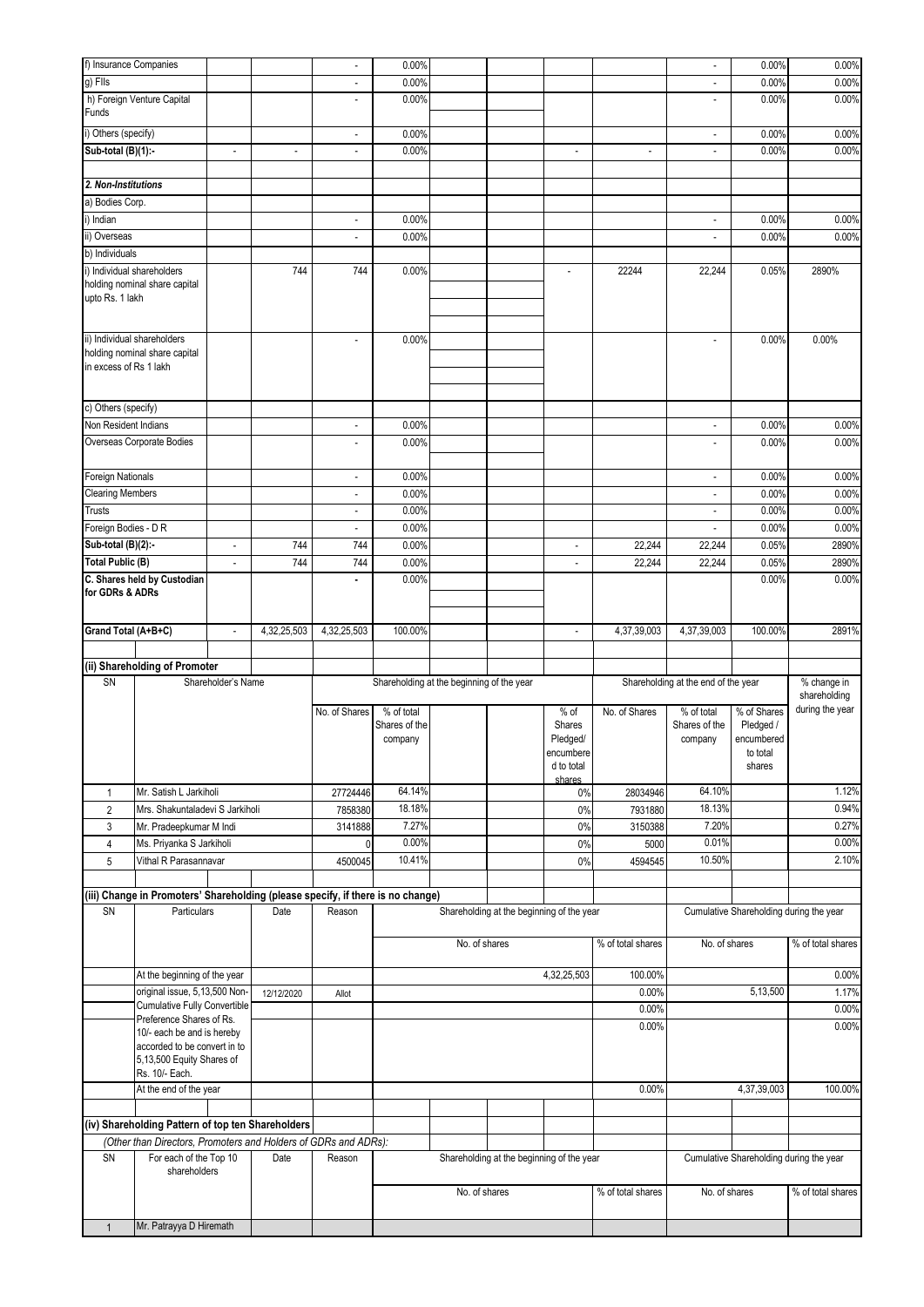|                 | At the beginning of the year                                |            |        |           |  |                                           |                          | 0.00%             |                                         |           | 0.00%             |  |
|-----------------|-------------------------------------------------------------|------------|--------|-----------|--|-------------------------------------------|--------------------------|-------------------|-----------------------------------------|-----------|-------------------|--|
|                 | Changes during the year                                     | 12/12/2020 | Allot  |           |  |                                           |                          | 0.00%             |                                         | 10,000    | 0.02%             |  |
|                 | At the end of the year                                      |            |        |           |  |                                           |                          | 0.00%             |                                         | 10,000    | 0.02%             |  |
|                 |                                                             |            |        |           |  |                                           |                          |                   |                                         |           |                   |  |
| $\overline{2}$  | Mr. Rahul S Jarkiholi                                       |            |        |           |  |                                           |                          |                   |                                         |           |                   |  |
|                 | At the beginning of the year                                |            |        |           |  |                                           |                          | 0.00%             |                                         |           | 0.00%             |  |
|                 | Changes during the year                                     | 12/12/2020 | Allot  |           |  |                                           |                          | 0.00%             |                                         | 5,000     | 0.01%             |  |
|                 | At the end of the year                                      |            |        |           |  |                                           |                          | 0.00%             |                                         | 5,000     | 0.01%             |  |
|                 |                                                             |            |        |           |  |                                           |                          |                   |                                         |           |                   |  |
| $\mathfrak{Z}$  | Mr. Dayanand D Magadum                                      |            |        |           |  |                                           |                          |                   |                                         |           |                   |  |
|                 | At the beginning of the year                                |            |        |           |  |                                           |                          | 0.00%             |                                         |           | 0.00%             |  |
|                 | Changes during the year                                     | 12/12/2020 | Allot  |           |  |                                           |                          | 0.00%             |                                         | 0.01%     |                   |  |
|                 | At the end of the year                                      |            |        |           |  |                                           |                          | 0.00%             | 2,500                                   |           | 0.01%             |  |
|                 |                                                             |            |        |           |  |                                           |                          |                   |                                         |           |                   |  |
| $\overline{4}$  | Mr. Subhash B Kotagi                                        |            |        |           |  |                                           |                          |                   |                                         |           |                   |  |
|                 | At the beginning of the year                                |            |        |           |  |                                           | $\overline{\phantom{a}}$ | 0.00%             |                                         |           | 0.00%             |  |
|                 | Changes during the year                                     | 12/12/2020 | Allot  |           |  |                                           |                          | 0.00%             |                                         | 2,500     | 0.01%             |  |
|                 | At the end of the year                                      |            |        |           |  |                                           |                          | 0.00%             |                                         | 2,500     | 0.01%             |  |
|                 |                                                             |            |        |           |  |                                           |                          |                   |                                         |           |                   |  |
| $5\phantom{.0}$ | Mr. Prashant U Soppimath                                    |            |        |           |  |                                           |                          |                   |                                         |           |                   |  |
|                 | At the beginning of the year                                |            |        |           |  |                                           |                          | 0.00%             |                                         |           | 0.00%             |  |
|                 | Changes during the year                                     | 12/12/2020 | Allot  |           |  |                                           |                          | 0.00%             |                                         | 1,000     | 0.00%             |  |
|                 | At the end of the year                                      |            |        |           |  |                                           |                          | 0.00%             |                                         | 1,000     | 0.00%             |  |
|                 |                                                             |            |        |           |  |                                           |                          |                   |                                         |           |                   |  |
| $6\phantom{.}$  | Mr. Vishal M Sontakki                                       |            |        |           |  |                                           |                          |                   |                                         |           |                   |  |
|                 | At the beginning of the year                                |            |        |           |  |                                           |                          | 0.00%             |                                         |           | 0.00%             |  |
|                 | Changes during the year                                     | 12/12/2020 | Allot  |           |  |                                           |                          | 0.00%             |                                         | 500       | 0.00%             |  |
|                 | At the end of the year                                      |            |        |           |  |                                           |                          | 0.00%             |                                         | 500       | 0.00%             |  |
|                 |                                                             |            |        |           |  |                                           |                          |                   |                                         |           |                   |  |
| $\overline{7}$  | Mr.Maruti L Pujeri                                          |            |        |           |  |                                           |                          |                   |                                         |           |                   |  |
|                 | At the beginning of the year                                |            |        |           |  |                                           | 248                      | 0.00%             |                                         |           | 0.00%             |  |
|                 | Changes during the year                                     |            |        |           |  |                                           |                          | 0.00%             |                                         |           | 0.00%             |  |
|                 | At the end of the year                                      |            |        |           |  |                                           | 248                      | 0.00%             |                                         | 248       | 0.00%             |  |
|                 |                                                             |            |        |           |  |                                           |                          |                   |                                         |           |                   |  |
| $\bf 8$         | Mr. Pundalik M Nannari                                      |            |        |           |  |                                           |                          |                   |                                         |           |                   |  |
|                 | At the beginning of the year                                |            |        | 248       |  |                                           |                          | 0.00%             |                                         |           | 0.00%             |  |
|                 | Changes during the year                                     |            |        |           |  |                                           |                          | 0.00%             |                                         |           | 0.00%             |  |
|                 | At the end of the year                                      |            |        |           |  |                                           |                          |                   | 248                                     |           |                   |  |
|                 |                                                             |            |        |           |  |                                           | 248                      | 0.00%             |                                         |           | 0.00%             |  |
|                 | Mr. Pundalik S Chikkodi                                     |            |        |           |  |                                           |                          |                   |                                         |           |                   |  |
| 9               |                                                             |            |        |           |  |                                           |                          |                   |                                         |           |                   |  |
|                 | At the beginning of the year                                |            |        |           |  |                                           | 248                      | 0.00%             |                                         |           | 0.00%             |  |
|                 | Changes during the year                                     |            |        |           |  |                                           |                          | 0.00%             | 248                                     |           | 0.00%             |  |
|                 | At the end of the year                                      |            |        | 248       |  |                                           |                          | 0.00%             |                                         | 0.00%     |                   |  |
|                 |                                                             |            |        |           |  |                                           |                          |                   |                                         |           |                   |  |
|                 |                                                             |            |        |           |  |                                           |                          |                   |                                         |           |                   |  |
|                 | (v) Shareholding of Directors and Key Managerial Personnel: |            |        |           |  |                                           |                          |                   |                                         |           |                   |  |
| SN              | Shareholding of each                                        | Date       | Reason |           |  | Shareholding at the beginning of the year |                          |                   | Cumulative Shareholding during the year |           |                   |  |
|                 | Directors and each Key<br>Managerial Personnel              |            |        |           |  |                                           |                          |                   |                                         |           |                   |  |
|                 |                                                             |            |        |           |  | No. of shares                             |                          | % of total shares | No. of shares                           |           | % of total shares |  |
|                 |                                                             |            |        |           |  |                                           |                          |                   |                                         |           |                   |  |
| $\mathbf{1}$    | Mr. Pradeepkumar M Indi                                     |            |        |           |  |                                           |                          |                   |                                         |           |                   |  |
|                 | At the beginning of the year                                |            |        | 31,41,888 |  |                                           |                          | 7.27%             |                                         | 0.00%     |                   |  |
|                 | Changes during the year                                     | 12/12/2020 | Allot  |           |  |                                           |                          | 0.00%             |                                         | 8,500     | 0.02%             |  |
|                 | At the end of the year                                      |            |        |           |  |                                           |                          | 0.00%             |                                         | 31,50,388 | 7.20%             |  |
| $\overline{2}$  | Mrs. Shakuntaladevi S                                       |            |        |           |  |                                           |                          |                   |                                         |           |                   |  |
|                 | At the beginning of the year                                |            |        |           |  |                                           | 78,58,380                | 18.18%            |                                         |           | 0.00%             |  |
|                 | Changes during the year                                     | 12/12/2020 | Allot  |           |  |                                           |                          | 0.00%             |                                         | 73,500    | 0.17%             |  |
|                 | At the end of the year                                      |            |        |           |  |                                           |                          | 0.00%             |                                         | 79,31,880 | 18.13%            |  |
|                 |                                                             |            |        |           |  |                                           |                          |                   |                                         |           |                   |  |
| $\mathfrak{Z}$  | Mr. Vithal R Parasannavar                                   |            |        |           |  |                                           |                          |                   |                                         |           |                   |  |
|                 | At the beginning of the year                                |            |        |           |  |                                           | 45,00,045                | 10.41%            |                                         |           | 0.00%             |  |
|                 | Changes during the year                                     | 12/12/2020 | Allot  |           |  |                                           |                          | 0.00%             |                                         | 94,500    | 0.22%             |  |
|                 | At the end of the year                                      |            |        |           |  |                                           |                          | 0.00%             |                                         | 45,94,545 | 10.50%            |  |
|                 |                                                             |            |        |           |  |                                           |                          |                   |                                         |           |                   |  |
| $\overline{4}$  | Ms. Priyanka S Jarkiholi                                    |            |        |           |  |                                           |                          |                   |                                         |           |                   |  |
|                 | At the beginning of the year                                |            |        |           |  |                                           | $\blacksquare$           | 0.00%             |                                         |           | 0.00%             |  |
|                 | Changes during the year                                     | 12/12/2020 | Allot  |           |  |                                           |                          | 0.00%             |                                         | 5,000     | 0.01%             |  |
|                 | At the end of the year                                      |            |        |           |  |                                           |                          | 0.00%             |                                         | 5,000     | 0.01%             |  |
|                 |                                                             |            |        |           |  |                                           |                          |                   |                                         |           |                   |  |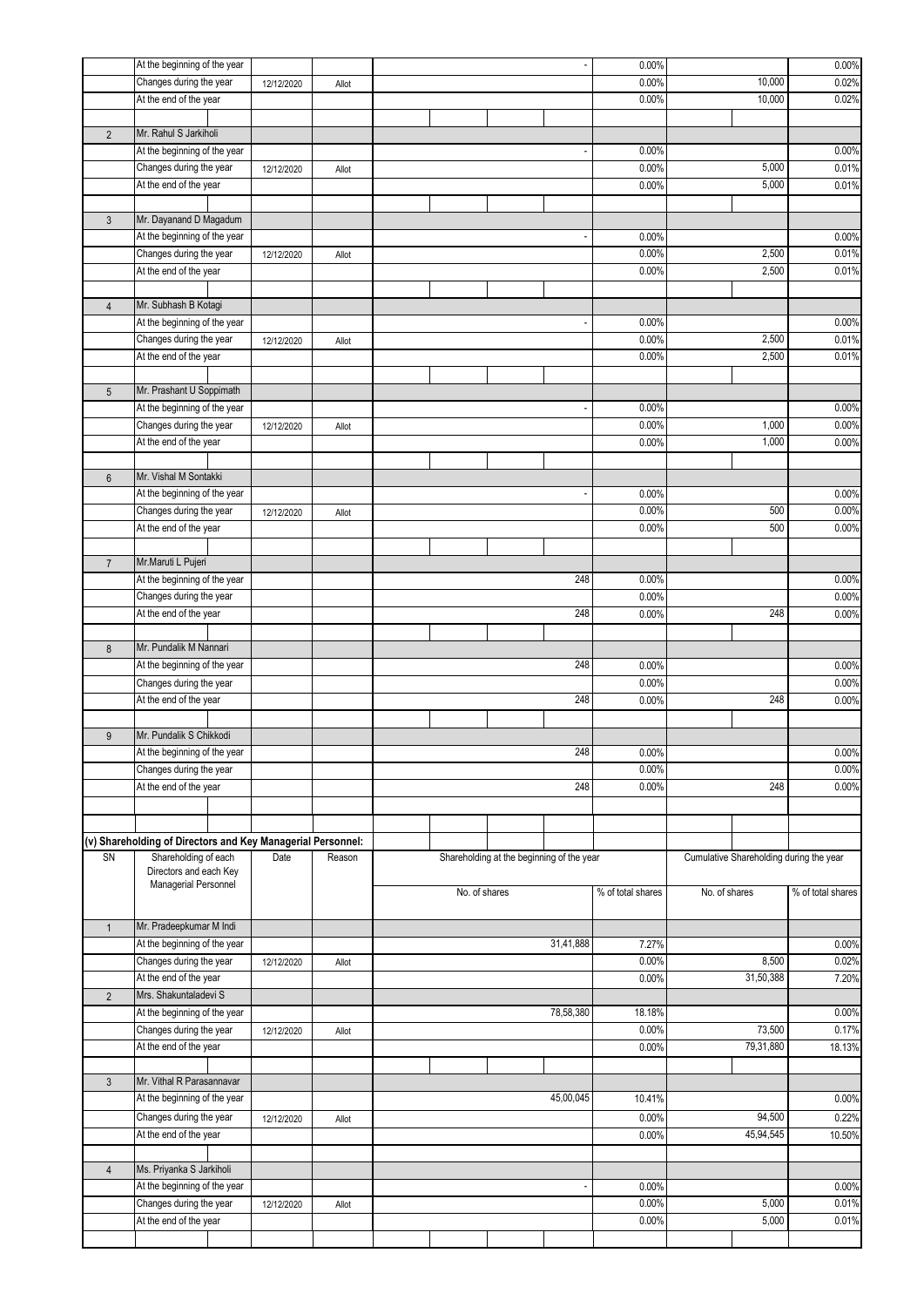| V. INDEBTEDNESS         |                                                                                             |                                     |                      |                        |                 |                                  |                            |                            |                           |                                              |                          |
|-------------------------|---------------------------------------------------------------------------------------------|-------------------------------------|----------------------|------------------------|-----------------|----------------------------------|----------------------------|----------------------------|---------------------------|----------------------------------------------|--------------------------|
|                         | Indebtedness of the Company including interest outstanding/accrued but not due for payment. |                                     |                      |                        |                 |                                  |                            |                            |                           |                                              |                          |
|                         | Particulars                                                                                 | Secured Loans excluding<br>deposits |                      |                        | Unsecured Loans |                                  |                            | Deposits                   |                           | (Amt. Rs./Lacs)<br><b>Total Indebtedness</b> |                          |
|                         |                                                                                             |                                     |                      |                        |                 |                                  |                            |                            |                           |                                              |                          |
| <b>Principal Amount</b> | Indebtedness at the beginning of the financial year                                         |                                     | 32,196.32            |                        |                 |                                  | $\overline{\phantom{a}}$   |                            | $\blacksquare$            |                                              | 32,196.32                |
|                         | ii) Interest due but not paid                                                               |                                     |                      |                        |                 |                                  |                            |                            |                           |                                              |                          |
|                         | iii) Interest accrued but not due                                                           |                                     |                      |                        |                 |                                  |                            |                            |                           |                                              | $\overline{a}$           |
| Total (i+ii+iii)        |                                                                                             |                                     | 32,196.32            |                        |                 |                                  | $\blacksquare$             |                            | $\blacksquare$            |                                              | 32,196.32                |
|                         | Change in Indebtedness during the financial year                                            |                                     |                      |                        |                 |                                  |                            |                            |                           |                                              |                          |
| Addition                |                                                                                             |                                     | 2,397.12             |                        |                 |                                  |                            |                            |                           |                                              | 2,397.12                 |
| Reduction               |                                                                                             |                                     | (624.10)             |                        |                 |                                  |                            |                            |                           |                                              | (624.10)                 |
| Net Change              |                                                                                             |                                     | 1,773.02             |                        |                 |                                  |                            |                            |                           |                                              | 1,773.02                 |
|                         | Indebtedness at the end of the financial year                                               |                                     |                      |                        |                 |                                  |                            |                            |                           |                                              |                          |
| i) Principal Amount     |                                                                                             |                                     | 33,969.35            |                        |                 |                                  |                            |                            | $\overline{a}$            |                                              | 33,969.35                |
|                         | ii) Interest due but not paid                                                               |                                     |                      |                        |                 |                                  |                            |                            |                           |                                              |                          |
|                         | iii) Interest accrued but not due                                                           |                                     |                      |                        |                 |                                  |                            |                            |                           |                                              |                          |
| Total (i+ii+iii)        |                                                                                             |                                     | 33,969.35            |                        |                 |                                  |                            |                            | $\overline{\phantom{a}}$  |                                              | 33,969.35                |
|                         |                                                                                             |                                     |                      |                        |                 |                                  |                            |                            |                           |                                              |                          |
|                         | VI. REMUNERATION OF DIRECTORS AND KEY MANAGERIAL PERSONNEL                                  |                                     |                      |                        |                 |                                  |                            |                            |                           |                                              |                          |
|                         | A. Remuneration to Managing Director, Whole-time Directors and/or Manager:                  |                                     |                      |                        |                 |                                  |                            |                            |                           |                                              |                          |
| SN.                     |                                                                                             | Particulars of Remuneration         |                      |                        |                 |                                  |                            | Name of MD/WTD/ Manager    |                           |                                              | <b>Total Amount</b>      |
|                         |                                                                                             |                                     |                      | Name                   |                 | Siddharth L Wadennavar           |                            | Shakuntaladevi S Jarkiholi | Vithal R Parasannavar     |                                              | (Rs/Lac)                 |
|                         |                                                                                             |                                     |                      | Designation            |                 | <b>Managing Director</b>         | <b>Whole Time Director</b> |                            | <b>Executive Director</b> |                                              |                          |
| $\mathbf{1}$            | Gross salary                                                                                |                                     |                      |                        |                 |                                  |                            |                            |                           |                                              |                          |
|                         | (a) Salary as per provisions contained in section 17(1) of the Income-tax                   |                                     |                      |                        |                 | 38,80,721.00                     |                            | 37,24,950.00               |                           | 18,62,475.00                                 | 94,68,146.00             |
|                         | Act, 1961                                                                                   |                                     |                      |                        |                 |                                  |                            |                            |                           |                                              |                          |
|                         | (b) Value of perquisites u/s 17(2) Income-tax Act, 1961                                     |                                     |                      |                        |                 |                                  |                            |                            |                           |                                              |                          |
|                         | (c) Profits in lieu of salary under section 17(3) Income- tax Act, 1961                     |                                     |                      |                        |                 |                                  |                            |                            |                           |                                              |                          |
|                         |                                                                                             |                                     |                      |                        |                 |                                  |                            |                            |                           |                                              |                          |
| 2                       | Stock Option                                                                                |                                     |                      |                        |                 |                                  |                            |                            |                           |                                              | $\overline{\phantom{a}}$ |
| 3                       | Sweat Equity                                                                                |                                     |                      |                        |                 |                                  |                            |                            |                           |                                              | $\overline{\phantom{a}}$ |
|                         | Commission                                                                                  |                                     |                      |                        |                 |                                  |                            |                            |                           |                                              | $\overline{\phantom{a}}$ |
| 4                       | - as % of profit                                                                            |                                     |                      |                        |                 |                                  |                            |                            |                           |                                              |                          |
|                         | - others, specify                                                                           |                                     |                      |                        |                 |                                  |                            |                            |                           |                                              | $\sim$                   |
| 5                       | Others, please specify                                                                      |                                     |                      |                        |                 |                                  |                            |                            |                           |                                              |                          |
|                         |                                                                                             |                                     |                      | Total (A)              |                 | 38,80,721.00                     |                            | 37,24,950.00               |                           | 18,62,475.00                                 | 94,68,146.00             |
|                         |                                                                                             |                                     |                      | Ceiling as per the Act |                 |                                  |                            |                            |                           |                                              |                          |
|                         |                                                                                             |                                     |                      |                        |                 |                                  |                            |                            |                           |                                              |                          |
| SN.                     | B. Remuneration to other Directors<br>Particulars of Remuneration                           |                                     |                      |                        |                 |                                  | Name of Directors          |                            |                           |                                              | <b>Total Amount</b>      |
|                         |                                                                                             |                                     | Premalata V Dodamani |                        |                 | Anand Y Patil                    | Padmavati A Patil          |                            | Priyanka S Jarkiholi      |                                              |                          |
| $\mathbf{1}$            | <b>Independent Directors</b>                                                                |                                     |                      |                        |                 |                                  |                            |                            |                           |                                              | (Rs/Lac)                 |
|                         | Fee for attending board committee meetings                                                  |                                     |                      |                        |                 |                                  |                            |                            |                           |                                              |                          |
|                         | Commission                                                                                  |                                     |                      | 6,00,000.00            |                 |                                  |                            |                            |                           |                                              |                          |
|                         | Others, please specify                                                                      |                                     |                      |                        |                 |                                  |                            |                            |                           | 12,00,000.00                                 | 18,00,000.00             |
|                         | Total (1)                                                                                   |                                     |                      | 6,00,000.00            |                 |                                  | $\ddot{\phantom{0}}$       |                            | 12,00,000.00              |                                              | 18,00,000.00             |
| $\overline{2}$          | Other Non-Executive Directors                                                               |                                     |                      |                        |                 |                                  |                            |                            |                           |                                              |                          |
|                         | Fee for attending board committee meetings                                                  |                                     |                      |                        |                 |                                  |                            |                            |                           |                                              | $\overline{\phantom{a}}$ |
|                         | Commission                                                                                  |                                     |                      |                        |                 |                                  |                            |                            |                           |                                              |                          |
|                         | Others, please specify                                                                      |                                     |                      |                        |                 |                                  |                            |                            |                           |                                              | $\overline{\phantom{a}}$ |
|                         | Total (2)                                                                                   |                                     |                      |                        |                 |                                  |                            |                            |                           |                                              |                          |
|                         | Total $(B)=(1+2)$                                                                           |                                     |                      | 6,00,000.00            |                 |                                  |                            | $\overline{\phantom{a}}$   |                           | 12,00,000.00                                 | 18,00,000.00             |
|                         | <b>Total Managerial Remuneration</b>                                                        |                                     |                      |                        |                 |                                  |                            |                            |                           |                                              | 1,12,68,146.00           |
|                         | Overall Ceiling as per the Act                                                              |                                     |                      |                        |                 |                                  |                            |                            |                           |                                              |                          |
|                         |                                                                                             |                                     |                      |                        |                 |                                  |                            |                            |                           |                                              |                          |
|                         | C. Remuneration to Key Managerial Personnel other than MD/Manager/WTD                       |                                     |                      |                        |                 |                                  |                            |                            |                           |                                              |                          |
| SN.                     | Particulars of Remuneration                                                                 |                                     |                      |                        |                 | Name of Key Managerial Personnel |                            |                            |                           |                                              | <b>Total Amount</b>      |
|                         |                                                                                             | Name                                |                      |                        |                 |                                  | Pradeepkumar M Indi        |                            | Dilip R Pawar             |                                              | (Rs/Lac)                 |
|                         |                                                                                             | Designation                         | CEO                  |                        |                 |                                  |                            | <b>CFO</b>                 | <b>CS</b>                 |                                              |                          |
| $\mathbf{1}$            | Gross salary                                                                                |                                     |                      |                        |                 |                                  |                            |                            |                           |                                              |                          |
|                         | (a) Salary as per provisions contained in                                                   |                                     |                      |                        |                 |                                  |                            |                            |                           |                                              |                          |
|                         | section 17(1) of the Income-tax Act, 1961                                                   |                                     |                      |                        |                 |                                  |                            | 45,24,870.00               |                           | 13,89,960.00                                 | 59,14,830.00             |
|                         | (b) Value of perquisites u/s 17(2) Income-tax                                               |                                     |                      |                        |                 |                                  |                            |                            |                           |                                              | $\blacksquare$           |
|                         | (c) Profits in lieu of salary under section                                                 |                                     |                      |                        |                 |                                  |                            |                            |                           |                                              |                          |
|                         | 17(3) Income- tax Act, 1961                                                                 |                                     |                      |                        |                 |                                  |                            |                            |                           |                                              |                          |
| $\overline{2}$          | Stock Option                                                                                |                                     |                      |                        |                 |                                  |                            |                            |                           |                                              |                          |